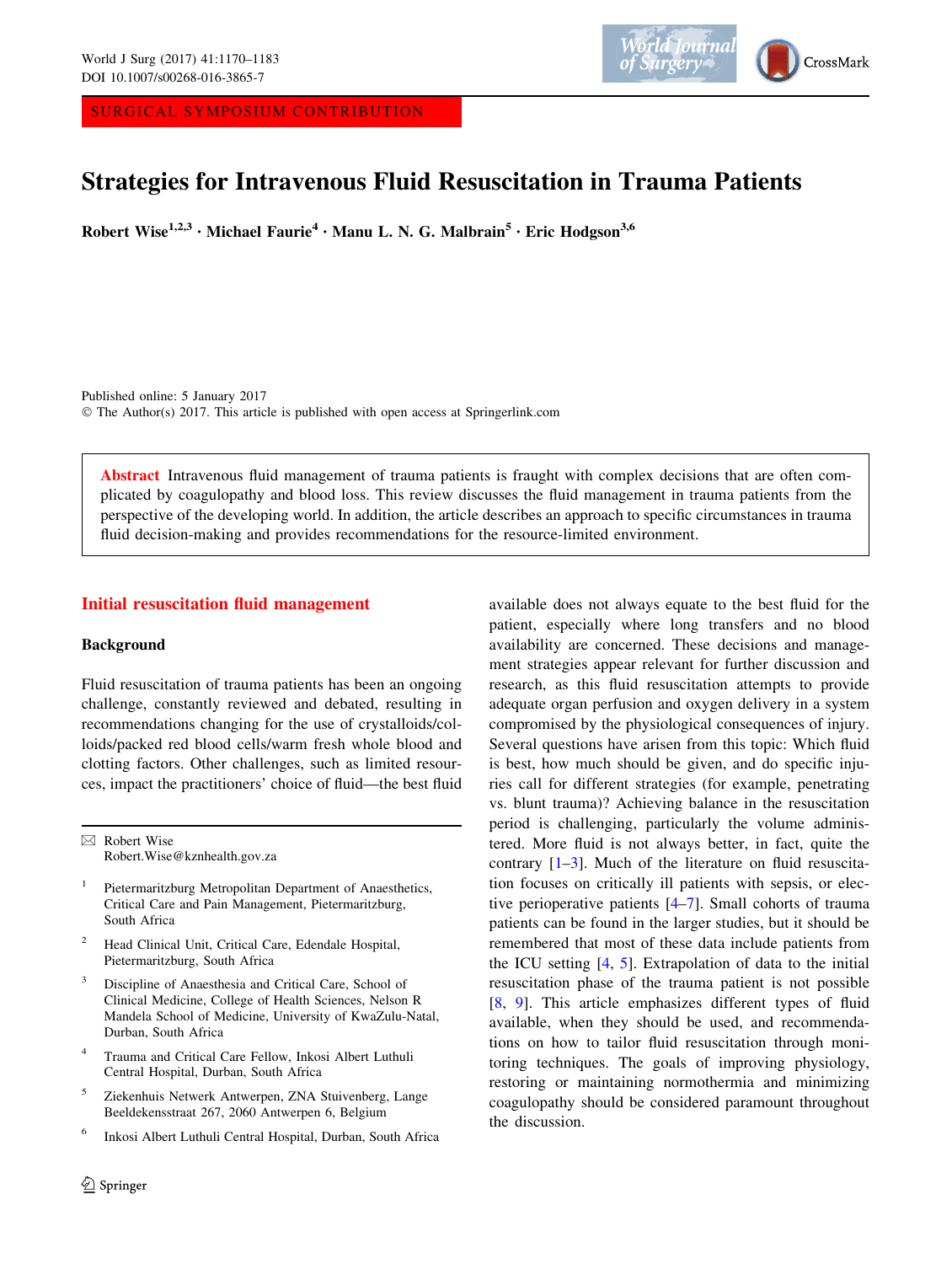#### Penetrating versus blunt injury versus head injuries

There are three distinct groups of trauma patients, but often there is an overlap. Most commonly encountered is the combination of blunt trauma and head injury associated with motor vehicle collisions. While the general Advanced Trauma Life Support (ATLS) management approach to the three groups remains similar, fluid therapy strategies differ. The literature suggests patients with penetrating injuries, particularly to the thoracoabdominal region, have better outcomes with restrictive clear fluid resuscitation policies, permitting a systolic blood pressure (BP) between 60 and 70 mmHg until the patient can be taken to the operating theater [[10\]](#page-10-0). Once hemorrhage has been controlled in theater and blood products are available, higher blood pressure values may be targeted. There have been no large trials comparing restrictive and liberal fluid strategies in the context of blunt injury. However, a restrictive policy is acceptable with slower infusions favored over rapid boluses [[10\]](#page-10-0). A slightly higher systolic blood pressure of 80–90 mmHg is permitted, again, until control in theater is achieved and blood products are available. This restrictive policy is thought to minimize intra-abdominal bleeding while maintaining adequate organ perfusion and reducing the risk of intra-abdominal hypertension and complications mentioned previously. It should be remembered, however, that clinical scenarios are often complicated, and blood pressure goals should be individualized according to patient physiology, comorbidities and physiological compensation to shock during the time of resuscitation.

The exception to the guidelines above is the polytrauma patient (blunt or penetrating) with traumatic brain injury (TBI). In order to preserve adequate cerebral perfusion pressure and prevent secondary brain injury, one needs to target a mean arterial pressure (MAP) of greater than 80 mmHg (a cerebral perfusion pressure of approximately 60 mmHg) [\[10](#page-10-0)].

## Clear fluid resuscitation

The ongoing debate as to which group of fluid (synthetic colloid or crystalloid solutions [[3\]](#page-10-0)) is best to use in the resuscitation phase of trauma patients remains unanswered with large studies showing little, if any benefit of hydroxyethyl starch 130/0.4 [[11\]](#page-10-0) over the traditionally used crystalloids. The CRISTAL trial did identify a potential mortality benefit in a heterogeneous hypovolemic patient cohort resuscitated with a variety of colloid solutions compared to crystalloid solutions. However, several limitations identified by the authors limits applicability: the lack of renal injury and potential 90-day outcome benefit, deserve further research [\[7](#page-10-0)]. When reviewing the available literature, in several trials recruitment and consent requirements resulted in the comparison of fluids commencing after the initial resuscitation phase, resulting in interpretation difficulties of outcome benefit in trauma patients [\[4](#page-10-0), [5,](#page-10-0) [7,](#page-10-0) [12](#page-11-0)]. These studies do, however, demonstrate a trend toward less synthetic colloid fluid required to achieve hemodynamic goals compared to crystalloids with a ratio (volume of colloid to crystalloid that results in similar physiological effects) varying between 1:1.1 and 1:1.6 (colloids:crystalloids) [[4,](#page-10-0) [5,](#page-10-0) [7](#page-10-0), [12](#page-11-0)]. This ratio is smaller than previously thought (ATLS teaches a ratio of 1:3), and significance in subgroups of patients is yet to be determined. Concerns still exist about the adverse effects of hydroxyethyl starch 130/0.4 on renal function and coagulopathy although crystalloid fluids are not without complications [\[7](#page-10-0)]. Further studies need to be done comparing these crystalloids and colloids in the initial resuscitation phase of trauma patients. A further concern is the chloride load administered in these fluids and the potential contribution toward acidosis and renal injury [\[13](#page-11-0)]. The resultant hyperchloremic metabolic acidosis may have negative consequences. The meta-analysis by Krajewski et al. [[13\]](#page-11-0) showed a significant association between high chloride content fluids and acute kidney injury, blood transfusion volume and mechanical ventilation time. Mortality was unaffected in this population of perioperative patients. Despite this, 0.9% saline remains widely used as a resuscitation fluid and remains the fluid of choice for patients with brain injury, hyponatremia and metabolic alkalosis. Balanced salt solutions (solutions with a physiological pH and isotonic electrolyte concentration), being more physiological in nature, are being used more frequently, showing a trend toward less harm than 0.9% sodium chloride— whether in isolation or as a medium carrying a colloid [\[14](#page-11-0)]. Balanced salt solutions closely resemble human plasma and thus have a lower sodium and chloride content than 0.9% saline with the addition of a buffer such as acetate or lactate. These fluids (e.g., Ringer's lactate, Hartmann's solution) have minimal effects on pH but are hypotonic, so can exacerbate edema, particularly cerebral edema in the injured brain. In addition, when using Ringer's lactate solution, consideration should be given to the potential interaction between citrate found in stored blood and bicarbonate, explaining why 0.9% saline is still a commonly used resuscitation fluid in trauma patients, despite the high chloride load  $[15]$  $[15]$ . The concerns regarding the inflammatory effects from Ringers lactate infusions, demonstrated in animal models, have not been demonstrated to influence outcomes in human studies. Of greater concern are the negative consequences of hyperchloremic metabolic acidosis. There are no large randomized control trials demonstrating a mortality benefit for 0.9% saline over balanced solutions. Currently, saline is preferred in braininjured patients and balanced solutions are preferred in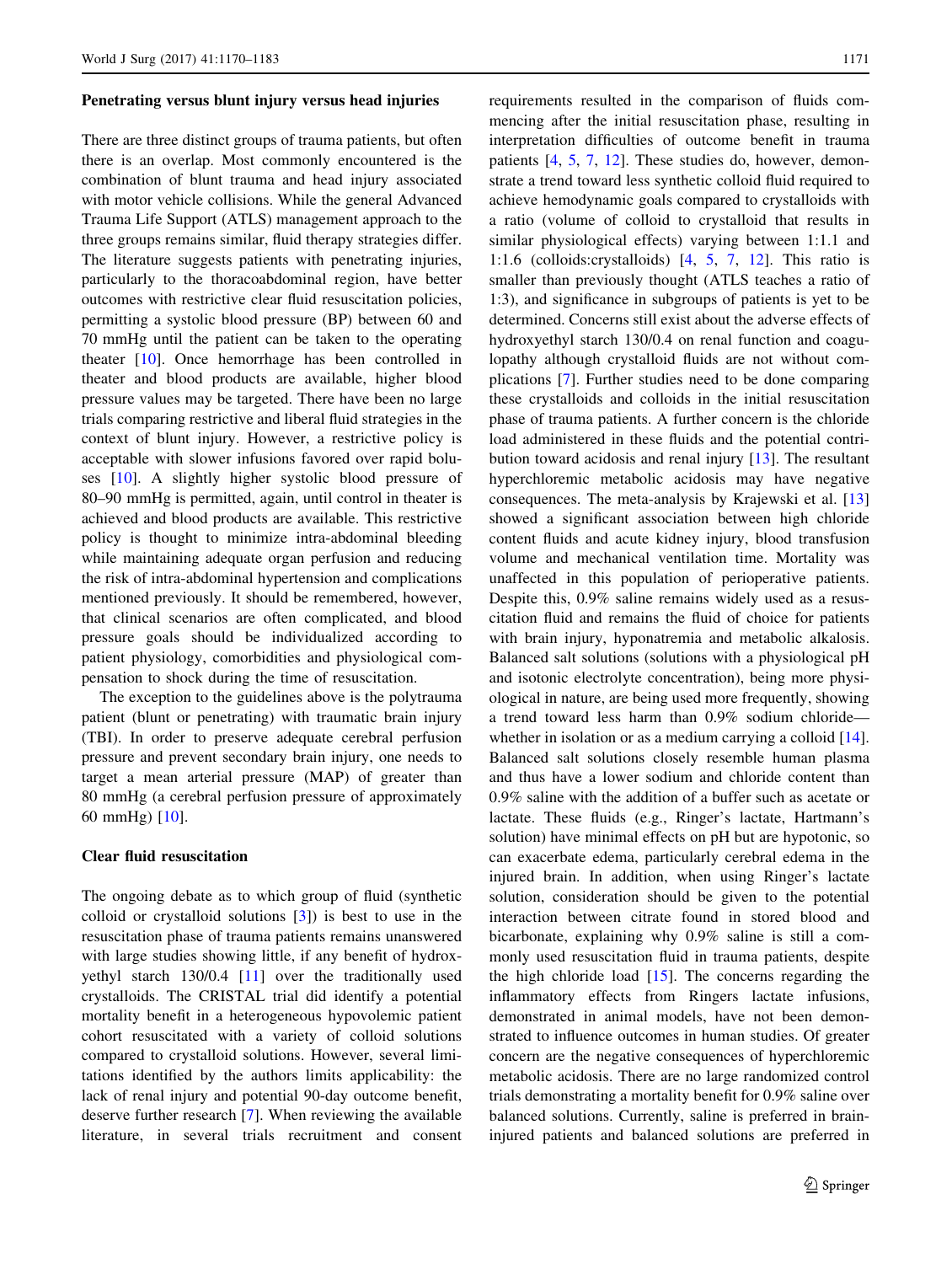patients who are already acidotic. Although only in an porcine model, resuscitation after severe hemorrhage with 0.9% saline was inferior to ringers lactate due to vasodilatory effect, and risks of metabolic acidosis and hyperkalemia [[16\]](#page-11-0). In elective neurosurgical patients, lactated ringers also proved better than 0.9% saline in terms of electrolyte management (particularly sodium and chloride) and acid–base balance [[17\]](#page-11-0).

In the resource-limited environment, the use of cheaper crystalloid solutions is still recommended due to lack of data showing significant outcome benefits of more expensive synthetic colloids. A selection of different crystalloid solutions is often not available in resource-limited settings, making the available solution the only and best choice. In a Cochrane review, the use of hypertonic saline for the resuscitation of trauma victims has failed to show any benefit over isotonic or near-isotonic crystalloids and two adequately powered trials investigating mortality as an endpoint were halted early due to futility. Controversy, however, still continues fueled by animal studies demonstrating benefits that have not been reflected as outcome benefits in human studies [\[18](#page-11-0)]. Heterogeneous populations and methodological differences between studies make the interpretation of evidence difficult. Hypertonic saline may have a role when used in the head-injured patient as a bridge to neurosurgery [\[19](#page-11-0)].

Several trials show either no benefit, or in some cases worse outcomes, with albumin thus making this solution not recommended in the resuscitation of trauma patients [\[20–22](#page-11-0)].

The physiological impact of the volume of fluid infused may be as, or even more important than the type selected [\[2](#page-10-0), [23–26](#page-11-0)]. Excessive fluid results in a dilutional coagulopathy and diffuse tissue edema. This negatively impacts organ function at both a macroscopic and cellular level by increasing the distance over which electrolytes, elements and oxygen have to move [[3\]](#page-10-0). The consequence is worsening renal, hepatic and cardiac function as well as increasing volume of extra vascular lung water that worsens ventilation–perfusion mismatch. Abdominal hypertension/compartment syndrome may progress to a polycompartment syndrome [\[23](#page-11-0), [26\]](#page-11-0).

Therefore, until such time as blood and blood products are available, clear fluid resuscitation should be limited to only that which is necessary to maintain adequate organ perfusion. Several factors influence decisions at this point of the resuscitation. Trauma units with easy access to onsite blood and blood products should commence resuscitation of patients with massive blood loss with these products from the start. In environments where blood products are limited, the authors suggest judicious use of clear fluids to sustain organ perfusion while avoiding the negative effects of excess fluid. Response to fluid

administration and determining the need for further fluid administration is discussed in the next section.

As defined by the Advanced Trauma Life Support course, classification of patients into those that respond to initial fluid resuscitation versus those that only transiently respond or do not respond at all is important. The response to intravenous fluid resuscitation is assessed using physiological markers of improvement such as blood pressure, heart rate, decreasing lactate and normalizing base deficit with adequate control of bleeding. Responders are considered those that demonstrate these physiological improvements, whereas transient responders show an initial improvement followed by further physiological deterioration. Non-responders are those that show continued physiological deterioration despite initial fluid resuscitation. The distinction requires vigilance and repeated clinical assessments to identify those patients with re-bleeding, or ongoing bleeding, and initiation of blood product resuscitation together with surgical intervention. What may be regarded as acceptable physiological parameters will vary depending on many factors including the age, underlying medication and comorbidities of the patient.

See Fig. [1](#page-3-0) for a guide to initial fluid management in trauma patients.

## Blood and blood products

The goal of resuscitation is to achieve adequate tissue perfusion and oxygenation while correcting any coagulopathy. Packed red blood cells, and to some extent hemoglobin-based oxygen carriers (HBOCs), help to achieve the former while component therapy attempts to deal with the coagulopathy. Whole blood may achieve both objectives [\[27](#page-11-0)]. Currently, there is no consensus definition for a massive blood transfusion [[28\]](#page-11-0); however, recommendations for the concept of massive transfusions suggest plasma:platelets:red blood cells in a ratio of 1:1:1 or 1:1:2 [\[29](#page-11-0)]. This objective is seldom achieved due to limited access and supply of blood products in developing countries, where a 1:1:2 ratio is more easily achieved. An alternative to the use of this ratio is the use of warm fresh whole blood that has a higher hematocrit, more platelets and higher percentage of functional clotting factors per unit volume when compared to component therapy [[27\]](#page-11-0). The concerns about its use, however, include a slightly higher sepsis rate, possible increased risk of acute kidney injury, as well as the risk of transfusion-related immunomodulation (TRIM), although this is minimized by the use of leukodepletion filters [\[27](#page-11-0)]. Several trials exist comparing the use of component therapy  $[30]$  $[30]$  to warm fresh whole blood, but many did not make this direct comparison, but rather a combination of warm fresh whole blood with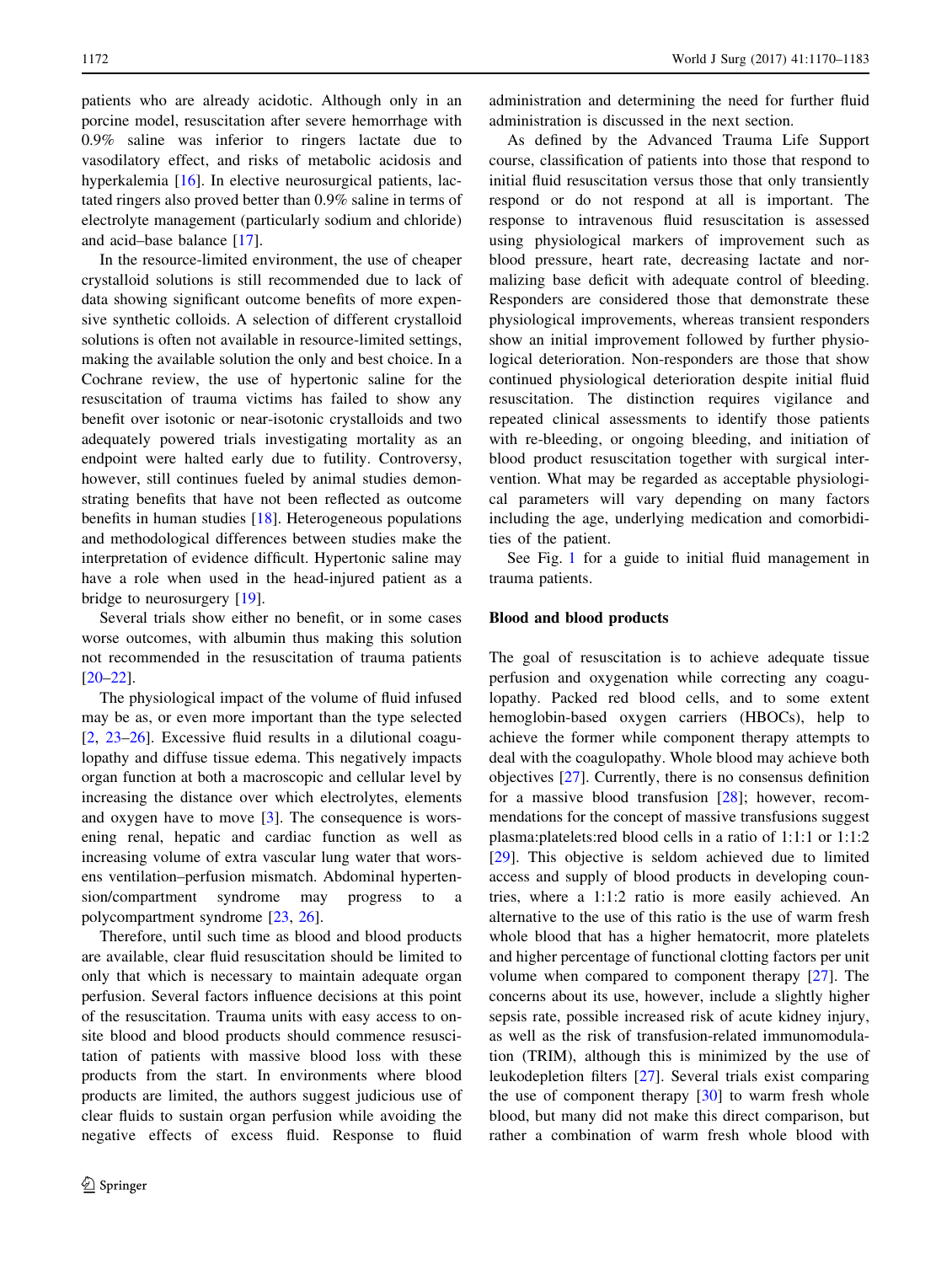<span id="page-3-0"></span>

packed red blood cells and plasma, making the comparison difficult. Both 24-h and 30-day survival were higher in the warm fresh whole blood/red blood cell/plasma group compared with the component therapy only group, but further trials comparing these groups are necessary [\[27](#page-11-0)]. Whole blood also causes less dilutional effect and offers a higher concentration of fibrinogen than component therapy. The current preference for massive transfusion is trending toward the use of whole blood; however, if this is not readily available, as in the resource constrained environments, component therapy with a 1:1:1 ratio should be utilized [[27–29,](#page-11-0) [31,](#page-11-0) [32](#page-11-0)].

#### Hemoglobin solutions

Modified hemoglobin solutions are not substitutes for blood as they do not possess the metabolic functions of erythrocytes. They act purely as oxygen carriers [\[33](#page-11-0)]. Large-scale investigation and experimentation in this field has occurred, with uses not only limited to trauma patients but also general surgical patients, oncology patients and Jehovah's Witnesses suffering from severe anemia resulting from various reasons [[33\]](#page-11-0). The only product that was registered for use, in South Africa and later Russia, was

Hemopure<sup>(R)</sup> (HbO2 Therapeutics LLC, South Africa), used in isolation as well as in combination with blood products, or as a bridge to blood transfusion [[34,](#page-11-0) [35](#page-11-0)]. Hemoglobin solutions do not only help oxygen transportation, but also enhance the release of oxygen from native hemoglobin at tissue level with some of them having a positive inotropic effect that may be useful in shocked trauma patients. This positive inotropy is related to the rate of administration and if given slowly is negligible [\[33](#page-11-0), [34](#page-11-0)]. Serious adverse events (SAEs) were rare with the most serious being fluid overload. A recent review of the literature highlights several flaws in Natanson's previous metaanalysis suggesting that although a small minority of HBOCs have had serious adverse events (myocardial ischemia, cerebrovascular accidents), this cannot be extrapolated as a class effect due to the vast differences among HBOCs with respect to their structure, hemoglobin concentration and nitric oxide scavenging effects. In light of this, there is renewed interest in the use of HBOCs, especially the Hemopure<sup>(R)</sup> (HbO2 Therapeutics LLC, South Africa) compound, which to date has had the most success with fewest serious adverse events [[36\]](#page-11-0). Further studies are required before these therapies become widely used.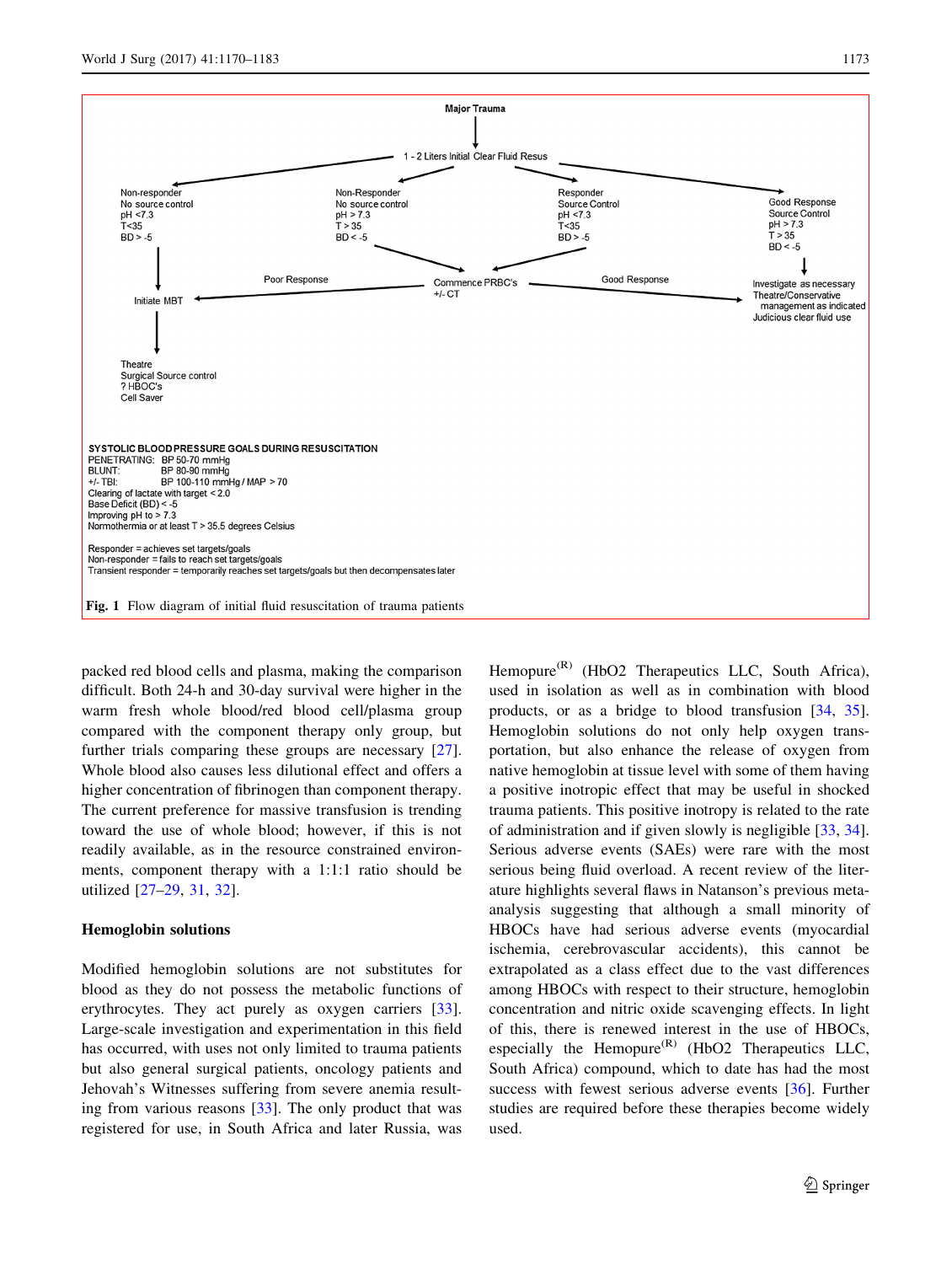| Laboratory value          | Interpretation               | Blood product transfusion                                      |
|---------------------------|------------------------------|----------------------------------------------------------------|
| R time $\leq 4$ min       | Enzymatic hypercoagulability | Do not treat if bleeding                                       |
| R time $>11$ min          | Low clotting factors         | FDP/FFP's and RBC's                                            |
| Alpha angle $>45$ degrees | Low fibrinogen levels        | Cryoprecipitate/fibrinogen/platelets                           |
| $MA < 54$ mm              | Low platelet function        | Platelets/cryoprecipitate/fibrinogen                           |
| $MA > 73$ mm              | Platelet hypercoagulability  | Do not treat if bleeding                                       |
| $LY30 > 3\%$              | Primary fibrinolysis         | Tranexamic acid 1 g IV over 10 min then 1 g/250 ml NS over 8 h |
| CI < 1.0                  |                              |                                                                |

Table 1 Thromboelastometry interpretation and action guide

FDP freeze-dried plasma, FFP fresh-frozen plasma, RBC red blood cell



#### Monitoring coagulopathy

Trauma-induced coagulopathy [\[37](#page-11-0)] is a relatively new concept, and the pathophysiology is still not completely understood. Traditionally, tests such as prothrombin/international normalized ratio [[38\]](#page-11-0) and partial thromboplastin time (PTT) were previously used to make this diagnosis. While these tests form the mainstay of trauma-induced coagulopathy testing in many centers, they only focus on the initial part of clot formation and not on the evolution of the clot or clot lysis. D-dimer and fibrinogen levels are used as surrogate markers of fibrinolysis and clotting factor consumption, respectively, but again these are non-specific when assessing coagulation in the injured patient [\[71](#page-12-0)]. Diagnosis of trauma-induced coagulopathy using these older assays is defined as:  $PT > 18$  s,  $INR > 1.5$ ,  $PTT > 60$  s or any of these values at a threshold of 1.5 times their reference value.

Monitoring coagulation in trauma-induced coagulopathy has been made easier with the use of point-of-care testing, namely viscoelastic assays. Recent evidence shows that it improves survival in patients requiring massive blood transfusions compared to those monitored by more traditional assays as described above [\[39](#page-11-0)]. While challenges may exist in introducing point-of-care testing into resource-limited settings, these systems would be ideal as they reduce dependency on traditional laboratory testing and allow for real-time feedback and goal-directed blood product use. Viscoelastic assays guide component replacement instead of resuscitating without reproducible biological guidance [\[40](#page-11-0)]. By initially assessing patients' thrombotic deficiencies and continuously re-assessing them following resuscitation with component therapy/whole blood, thromboelastometry guides resuscitation and potentially minimizes the use of allogeneic blood products resulting in reduced risk of transfusion-related side effects and minimizing costs [[41\]](#page-11-0). Table 1 offers a guide to thromboelastometry interpretation and appropriate actions, but a more detailed description and management based on viscoelastic assays is beyond the scope of this review (Fig. 2).

Recommendations for current best practices:

- 1. Try and identify risk factors and priorities in trauma patients early (i.e., traumatic brain injury, penetrating injury, ongoing blood losses, compartment syndromes).
- 2. Consider early administration of blood products in a ratio of 1:1:1 or 1:1:2 if available.
- 3. In the absence of blood products, use clear fluid resuscitation. Preferably, a balanced salt solution should be used (such as Ringer's lactate or PlasmaLyte); however, care should be taken not to mix this fluid with blood transfusions.
- 4. When using clear fluids in resuscitation, vigilance is required to provide only that fluid which is necessary to maintain perfusion. Excessive clear fluid administration has negative consequences such as dilution of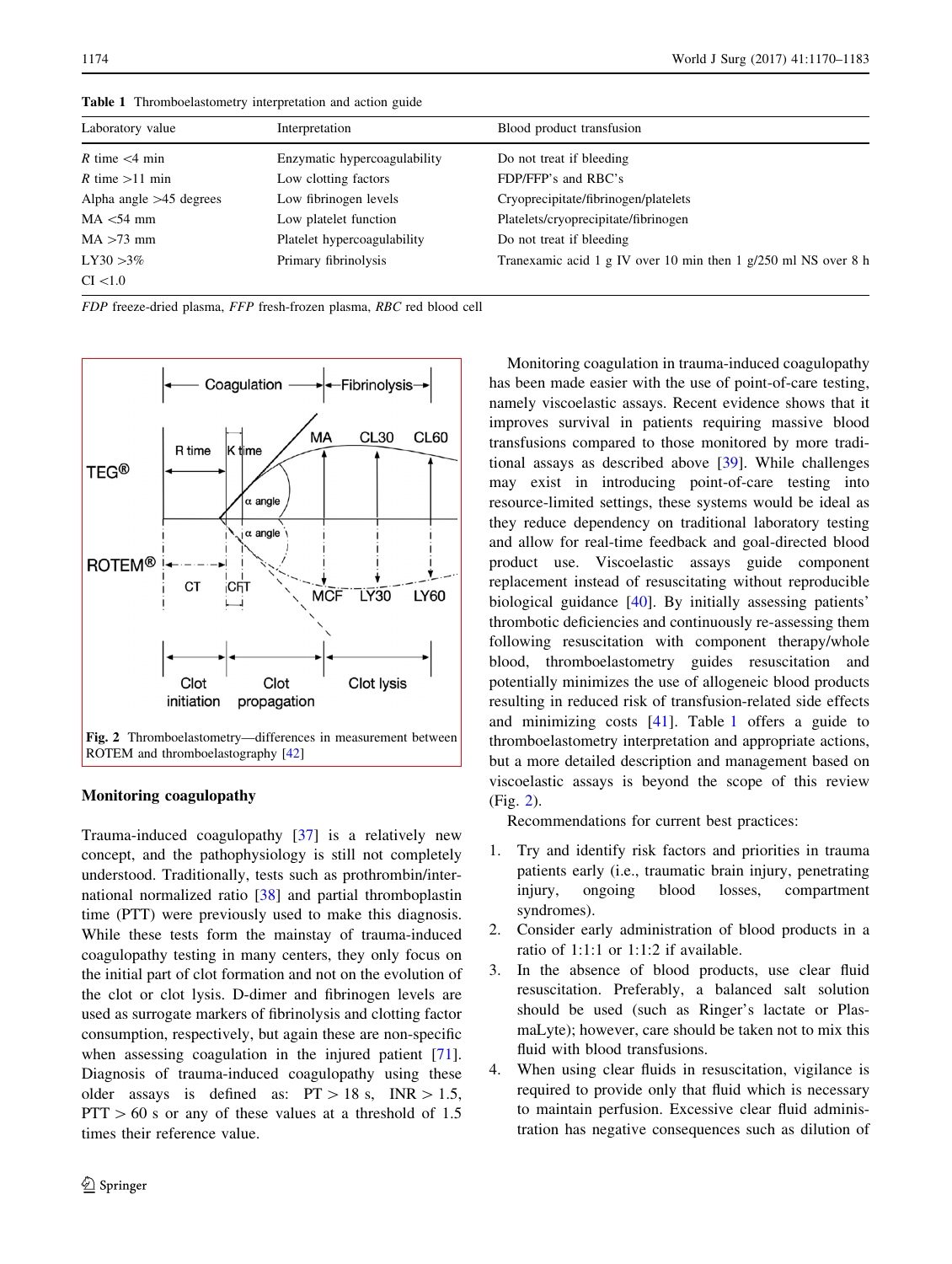coagulation factors, tissue edema, hyperchloremic metabolic acidosis and organ dysfunction.

- 5. Point-of-care testing should be used whenever possible to guide component therapy replacement to correct coagulopathy.
- 6. In rural LMIC or long-distance transfer situations with no access to blood, a synthetic colloid may be of benefit in reducing subsequent edema and bowel anastomotic breakdown.

## Post-resuscitation fluid management

#### Background

The consequences of under- or over-resuscitation with intravenous fluids are both detrimental [\[43](#page-11-0), [44](#page-11-0)]. Hypovolemia resulting in adrenergic stimulated vasoconstriction, hypervolemia and fluid overload, massive intravenous fluid administration causing large sodium loads, dilution of coagulation factors, and rapid administration of cold fluids all result in damage to the endothelial layer and glycocalyx, impairment of microcirculatory function and inappropriate fluid shifts. The decision when to transition from an initial resuscitation phase to a post-resuscitation period is critical to a successful outcome.

Following the initial resuscitation phase, physiological targets may change despite the overall objective of adequate tissue perfusion remaining the primary goal. The post-resuscitation period may be considered after:

- Hemostasis and correction of coagulopathy (ongoing blood product replacement no longer required) [[45](#page-11-0)].
- Evidence of improving microcirculatory flow (for example, improving lactate and blood gas parameters) [[45\]](#page-11-0).
- Hemodynamic stability (systolic blood pressure [100 mmHg with a mean arterial blood pressure of  $>65$  mmHg in most cases; no longer need for inotropic or vasopressor support; an improving pulse rate in the presence of appropriate analgesia).

At this stage, most patients will no longer be responsive to rapid fluid administration, with normalization of markers for volume status (barometric or volumetric preload indicators) and markers for fluid responsiveness (pulse pressure variation (PPV), stroke volume variation (SVV), passive leg raise (PLR) test) [\[46](#page-11-0)].

Importantly, in certain circumstances where patients remain fluid responsive, curtailment of ongoing fluid resuscitation may be necessary if the tolerance to further intravenous fluid is deemed detrimental to physiological processes (for example, abrupt increase in extravascular lung water; worsening intra-abdominal pressure or abdominal compartment syndrome; difficult ventilation) [\[44](#page-11-0)]. Alternative strategies should be considered including inotropic support guided by cardiac output monitoring, alternative fluid strategies, and planning for hemodialysis with net ultrafiltration.

The clinician should be aware of the different phases within fluid management according to the ROSE concept. After the initial resuscitation  $(R)$  phase comes organ support  $(O)$  and stabilization  $(S)$ , and finally evacuation  $(E)$  of excess fluids may be needed in some patients (Table [2\)](#page-6-0) [\[47](#page-11-0)].

These are broad guidelines, and exceptions do exist. Urine output has not been included in our recommendations due to the many influencing factors, although it may be one of the only parameters to measure, particularly in resource-limited settings. The renal response to hypovolemia is multifactorial and depends on a combination of renal blood flow, renal perfusion pressure and plasma oncotic pressure. The type of resuscitation fluid is important as it may influence oncotic pressure. In addition, the neurohormonal control of renal function may cloud the clinical picture and appropriate retention of water may be interpreted as renal dysfunction when this may be an appropriate physiological fluid conservation mechanism. As outlined by Peeters et al., previous studies have not found a correlation between urine output and invasively derived physiological variables. Also, several studies have pointed to the inaccuracy of using urine output as a resuscitation target and its limitation in identifying fluid responders. This situation is complicated further in trauma patients in the presence of increased intra-abdominal pressure. The limitations of using urine output should be understood by attending physicians.

Fluids should be treated as drugs: Not only the type of fluid is important, but also the dose, the administration speed, the duration and de-escalation [[48\]](#page-11-0). There are only three indications for giving fluids: resuscitation, replacement or maintenance [[49\]](#page-11-0).

## Maintenance fluid

In providing maintenance fluids, care should be taken to avoid causing tissue edema. This requires limitation of crystalloid administration, which can only really be achieved in the post-resuscitation period. Crystalloid fluid administration is not without hazards. Excessive crystalloid administration is associated with edema of skin, abdominal organs (leading to abdominal compartment syndrome), kidneys (leading to renal compartment syndrome, contributing to acute renal failure) and heart (leading to myocardial dysfunction) [[44\]](#page-11-0). The ideal concept would be to use a strategy where the fluid stays intravascular and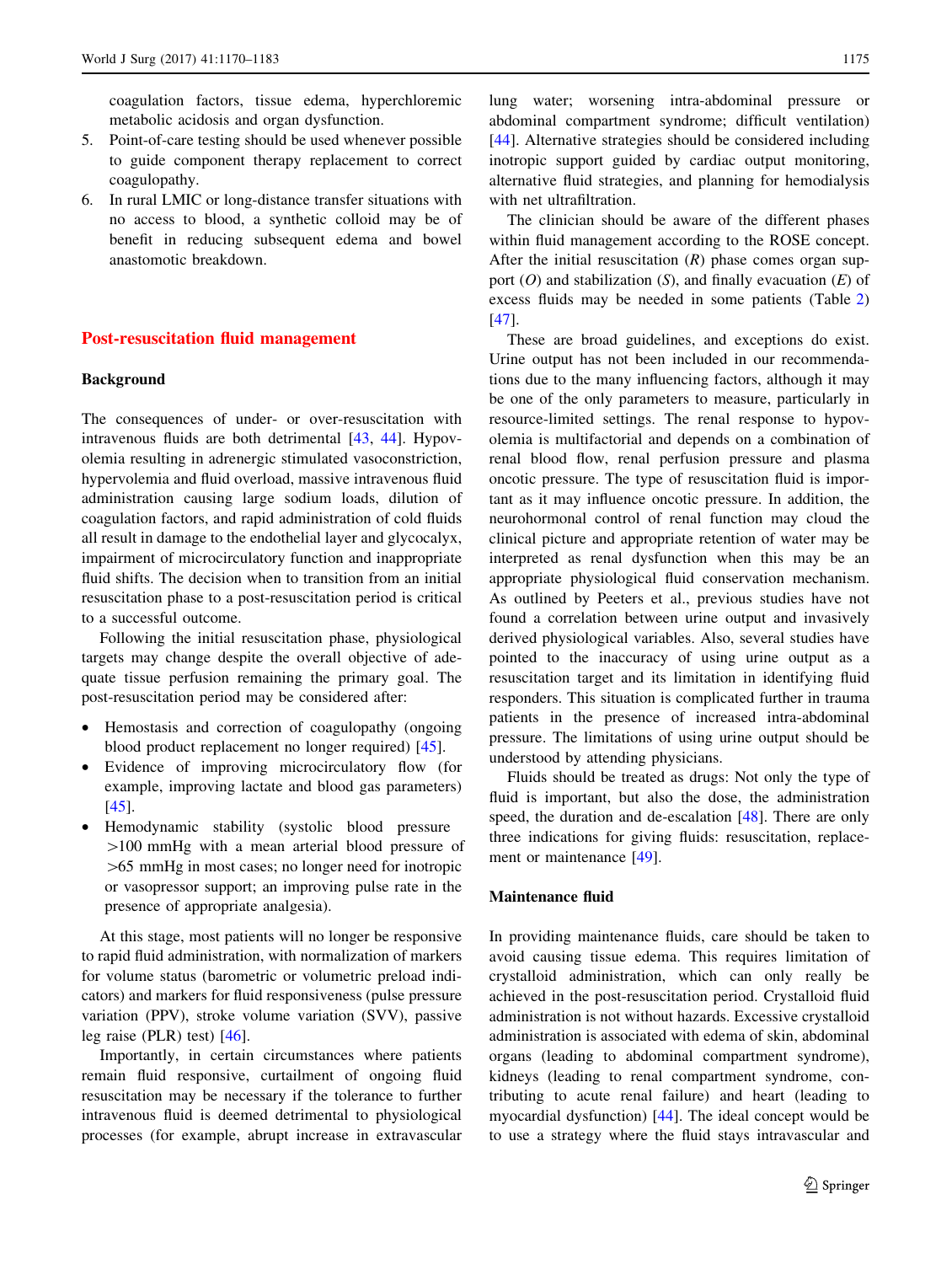<span id="page-6-0"></span>Table 2 ROSE concept (adapted from Malbrain et al. with permission) [[40](#page-11-0)]

| Resuscitation phase $(R)$                                                                                                                                                                                                                 |
|-------------------------------------------------------------------------------------------------------------------------------------------------------------------------------------------------------------------------------------------|
| Salvage or rescue treatment with fluids administered quickly as a bolus (4 mL/kg over 10–15 min)                                                                                                                                          |
| The goal is early adequate goal-directed fluid management (EAFM), fluid balance must be positive, and the suggested resuscitation targets<br>are: MAP > 65 mm Hg, CI > 2.5 L/min/m <sup>2</sup> , PPV < 12%, LVEDAI > 8 cm/m <sup>2</sup> |
| Optimization phase $(O)$                                                                                                                                                                                                                  |
| Occurs within hours                                                                                                                                                                                                                       |
| Ischemia and reperfusion                                                                                                                                                                                                                  |
| Degree of positive fluid balance may be a marker of severity in this phase                                                                                                                                                                |
| Risk of polycompartment syndrome                                                                                                                                                                                                          |
| Unstable, compensated shock state requiring titrating of fluids to cardiac output                                                                                                                                                         |
| Targets: MAP > 65 mm Hg, CI > 2.5 L/min/m <sup>2</sup> , PPV < 14%, LVEDAI 8-12 cm/m <sup>2</sup> , IAP (<15 mm Hg) are monitored, and APP<br>( $>55$ mm Hg) is calculated. Preload optimized with GEDVI 640–800 mL/m <sup>2</sup>        |
| Stabilization phase $(S)$                                                                                                                                                                                                                 |
| Evolves over days                                                                                                                                                                                                                         |
| Fluid therapy only for normal maintenance and replacement                                                                                                                                                                                 |
| Absence of shock or threat of shock                                                                                                                                                                                                       |
| Monitor daily body weight, fluid balance and organ function                                                                                                                                                                               |
| Targets: neutral or negative fluid balance; EVLWI < 10-12 mL/kg PBW, PVPI < 2.5, IAP < 15 mm Hg, APP > 55 mm Hg,<br>$COP > 16-18$ mm Hg and CLI $< 60$                                                                                    |
| Evacuation phase $(E)$                                                                                                                                                                                                                    |
| Patients who do not transition from the "ebb" phase of shock to the "flow" phase after the "second hit" develop global increased<br>permeability syndrome (GIPS)                                                                          |
| Fluid overload causes end-organ dysfunction                                                                                                                                                                                               |
| Requires late goal-directed fluid removal ("de-resuscitation") to achieve negative fluid balance                                                                                                                                          |
| Need to avoid over-enthusiastic fluid removal resulting in hypovolemia                                                                                                                                                                    |

expands this compartment for longer. However, the design of the recent large studies involving HES showed that ongoing use of these fluids in critically ill patients, beyond initial resuscitation (even in the trauma subgroup analysis), was without benefit and may increase the need for renal replacement therapy [\[47](#page-11-0)].

During the post-resuscitation phase, crystalloids are not only required for fluid supplementation, but also as vehicles for administration of medication, including antibiotics, sedation and inotropes/vasopressors. The fluid required for the administration of these solutions together with those required for nutrition should as a guide not exceed 2 ml/kg/ h. 0.9% ''normal'' saline has often been the fluid of choice for this purpose; however, concerns about both the sodium and chloride load may favor other ''balanced'' fluids [\[13](#page-11-0), [50,](#page-11-0) [51\]](#page-11-0). This fluid can again be substituted for the one designed specifically for maintenance of daily fluid and electrolyte requirements once certainty regarding fluid requirements and responsiveness has been reached. During this period, the solutions infused as medications may also be made more concentrated to limit volume requirements.

It must be remembered that intravenous fluids are drugs providing both electrolytes and water. While calculating these requirements, the patient's medication and feed also

need to be incorporated to avoid excessive volumes of each.

#### Assessing volume status

## Fluid responsiveness

Only half of the ICU patients with hemodynamic instability are able to ''respond'' to fluid loading, which is explained by the shape of the Frank–Starling curve [[52\]](#page-11-0). On the initial and steep limb of the curve, the stroke volume is highly dependent on preload: Administering fluid will actually result in a significant increase in stroke volume. In contrast, if the heart is working on the terminal and flat portion of the Frank–Starling curve, it cannot utilize any preload reserve and fluid administration will not significantly increase stroke volume. Accordingly, predictors of volume responsiveness are mandatory to distinguish between patients who can benefit from fluid and those in whom fluid is useless and hence deleterious.

## 1. Static markers of cardiac preload

Considering the Frank–Starling relationship, the response to volume infusion is more likely to occur when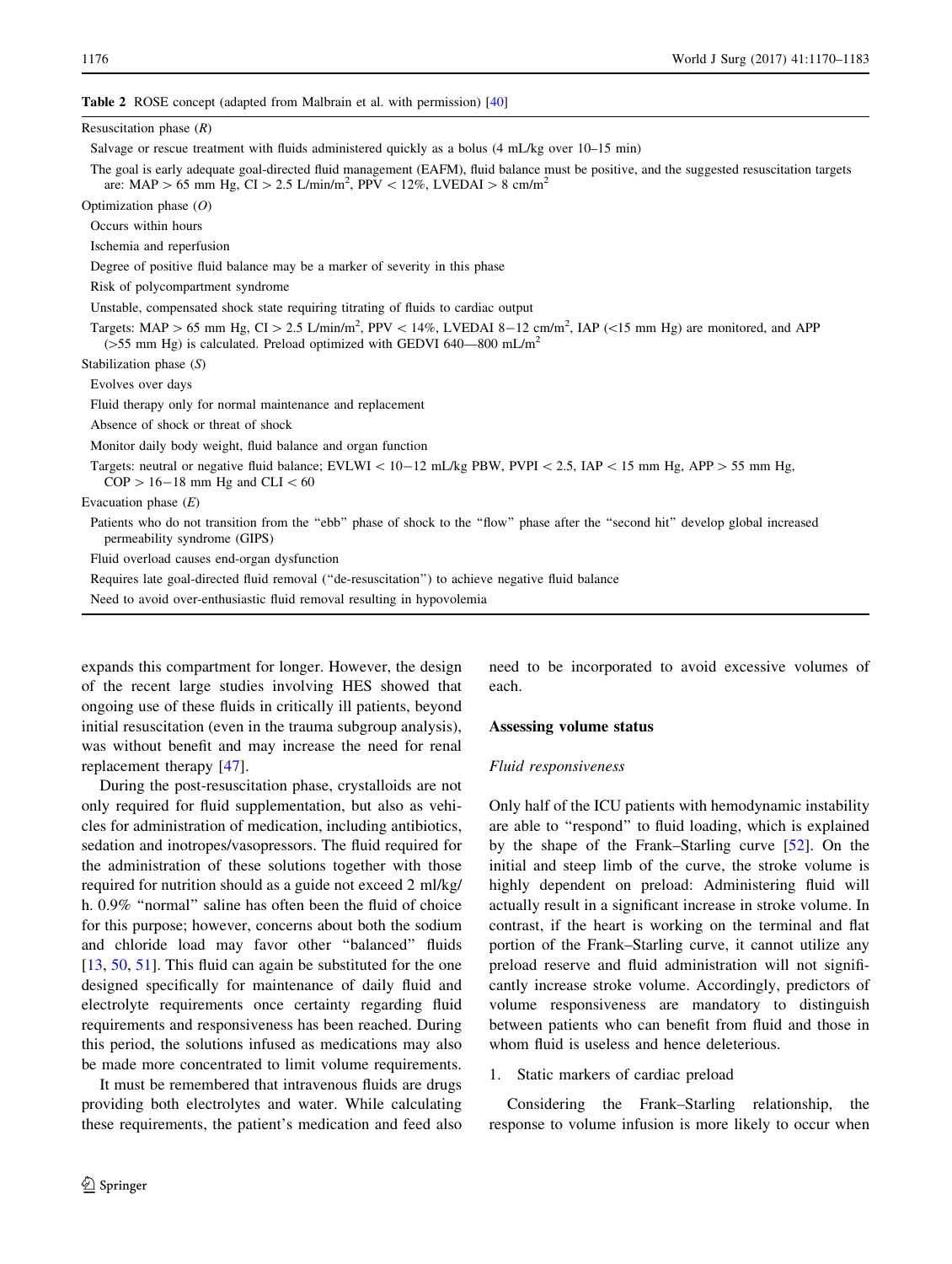the ventricular preload is low, rather than when it is high. Unfortunately, none of the measures of cardiac preload enables to accurately predict fluid responsiveness: Neither the central venous pressure (CVP), the pulmonary artery occlusion pressure (PAOP), nor the left ventricular enddiastolic area (LVEDA) can discriminate between responders and non-responders to fluid therapy [[24,](#page-11-0) [53](#page-11-0), [54\]](#page-12-0). Only the right ventricular and the global end-diastolic volume have been proven to be of some benefit compared to barometric preload indicators especially in patients with increased intra-thoracic or intra-abdominal pressures [\[23](#page-11-0), [55](#page-12-0)].

#### 2. Dynamic markers of volume responsiveness

The alternative method for predicting volume responsiveness is simply to induce a change in cardiac preload and to observe the resulting effects on stroke volume or cardiac output or any available surrogate, i.e., to perform a "functional assessment" of the cardiac function [\[24](#page-11-0)]. This is achieved with intravenous fluid boluses [[56\]](#page-12-0). This method can be criticized because repeated infusions of such amounts could eventually exert adverse effects if there is no preload reserve, especially if pulmonary permeability was increased.

## The respiratory variation of hemodynamic signals

Observing the respiratory variation of hemodynamic signals has emerged as an alternative for assessing volume responsiveness without administering fluid. The concept is based on the assumption that the cyclic changes in right ventricular preload induced by mechanical ventilation should result in greater cyclic changes in left ventricular stroke volume when both ventricles operate on the steep rather than on the flat portion of the Frank–Starling curve, i.e., in case of biventricular preload preserve.

Numerous studies have consistently demonstrated that the magnitude of respiratory variation of surrogates of stroke volume allows predicting fluid responsiveness with accuracy [[24\]](#page-11-0). Pulse pressure variation (PPV) is the most popular index, since it needs only an arterial catheter to be obtained and numerous bedside monitors calculate and display its value in real time. Reliability of PPV to predict fluid responsiveness has been demonstrated in ICU patients when it is calculated from a simple arterial catheter [\[4](#page-10-0)] or automatically calculated by simple bedside monitors such as the IntelliVue (Philips, USA) [[5\]](#page-10-0), the PiCCO (PULSION Medical Systems SE, Germany) [[6\]](#page-10-0) and the LiDCOplus (LiDCO Group PLC, UK) [\[7](#page-10-0)] monitors [\[57–61](#page-12-0)]. PPV can also be automatically obtained with the LiDCOrapid (LiDCO Group PLC, UK), Mostcare (Vytech, Italy) and Pulsioflex (MAQUET, Germany) uncalibrated monitors [\[62](#page-12-0)]. Noninvasive finger pressure monitors such as the CNAP (CNSystems Medizintechnik AG, Austria) or ClearSight (Edwards Lifesciences Corporation, USA) also allow calculation of noninvasive PPV [\[63](#page-12-0), [64](#page-12-0)]. It must be noted that this modality is difficult to use in several cases of trauma resuscitation as it requires controlled ventilation (i.e., no spontaneous ventilatory efforts), regular sinus rhythm and tidal volumes of  $>7$  ml/kg.

## Other markers

The following other surrogates of stroke volume respiratory variation can be used at the bedside:

- Respiratory variation of the pulse contour-derived stroke volume measured by the PiCCO or by the FloTrac/Vigileo (Edwards Lifesciences Corporation, USA) or by the LiDCOplus [[58,](#page-12-0) [65,](#page-12-0) [66\]](#page-12-0).
- Respiratory variation of the subaortic flow assessed by echocardiography and respiratory variation of the descending aortic blood flow assessed by esophageal Doppler [\[30](#page-11-0), [67,](#page-12-0) [68\]](#page-12-0).
- Other heart–lung interaction indices like respiratory variation of inferior or superior vena cava diameter (echocardiography), although limitations exist [\[24](#page-11-0), [68–70\]](#page-12-0).
- The passive leg raise (PLR) test carries an excellent ability to serve as a test of preload responsiveness, demonstrated in patients with acute circulatory failure [\[71](#page-12-0), [72](#page-12-0)]. A 10–12% increase in cardiac output or stroke volume during PLR enables prediction of fluid responsiveness, even patients with cardiac arrhythmias and/or spontaneous ventilator triggering [\[73](#page-12-0)]. However, in conditions of increased IAP and pain, the PLR may result in a false negative [\[55](#page-12-0), [74\]](#page-12-0).
- The end-expiratory occlusion test. The end-expiratory occlusion test can be used in patients with low lung compliance [[64,](#page-12-0) [75](#page-12-0)].
- Ultrasonography: This bedside modality has advantages of repeatability, being noninvasive, with the ability to assess dynamic changes in the inferior vena cava (IVC) diameter, left ventricular outflow tract stroke volume variation, and estimate cardiac ejection fraction [\[76](#page-12-0)]. This provides the ability for real-time guidance of fluid resuscitation [\[77](#page-12-0)]. The most widely used method for assessing fluid responsiveness using IVC parameters is the caval index [[78\]](#page-12-0). This measurement is most useful at extremes of volume status and is influenced by increases in ventilation parameters (tidal volume and positive end-expiratory pressure) and intra-abdominal pressure. As a result, despite positive findings in early studies, research has demonstrated a limited ability to detect those patients that would respond to further fluid resuscitation due to changes in these ventilatory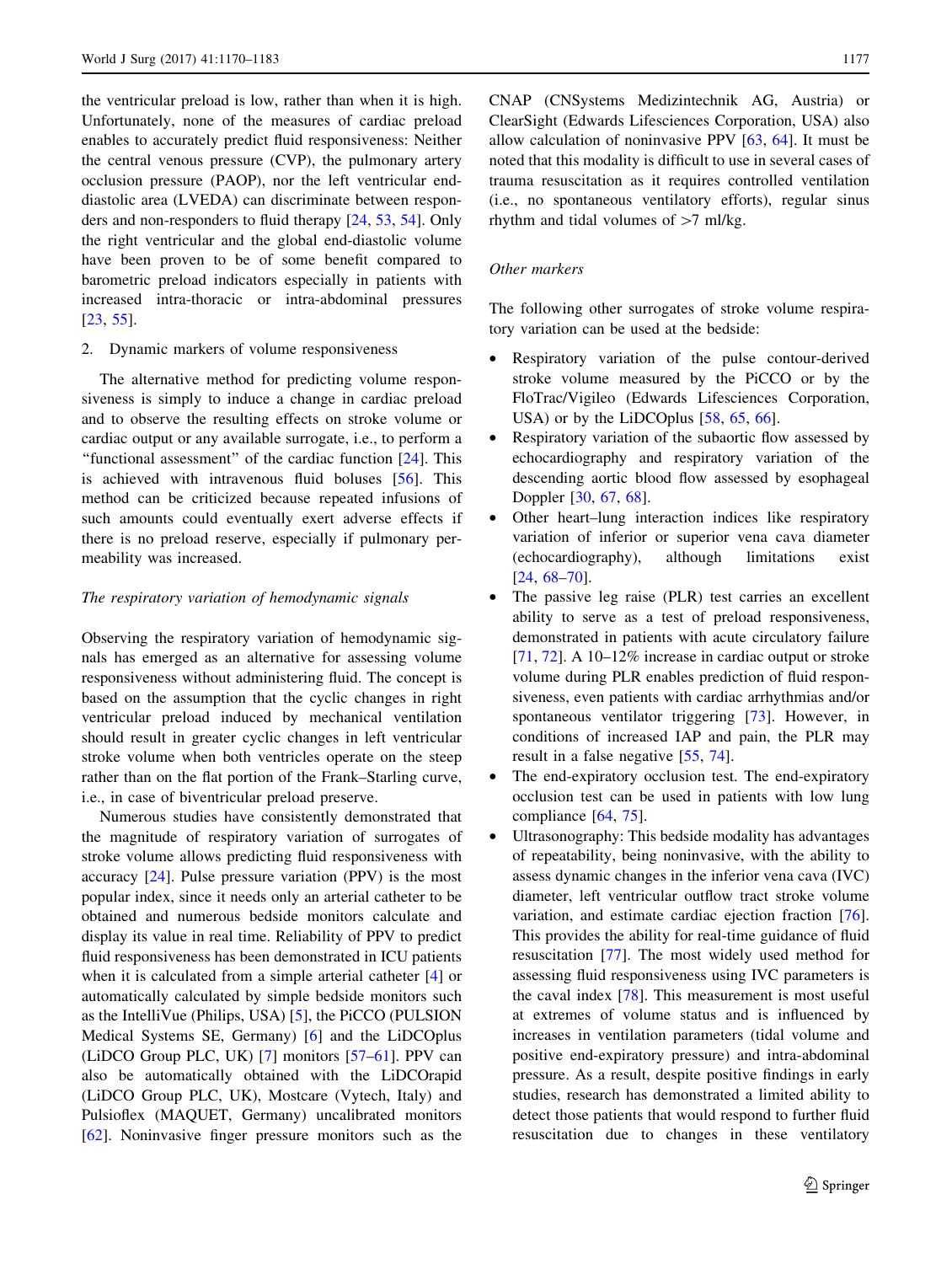parameters, and other patient factors such as obesity [[79,](#page-12-0) [80](#page-12-0)]. Other measurements using ultrasonography are possible such as SVV using pulse-wave Doppler, and aortic blood flow velocity using trans-esophageal echocardiography, but require more experience and may prove challenging in the emergency setting [[81–83\]](#page-12-0). The combination of using ultrasonography to measure aortic velocity–time integral and combining this with a PLR test may be the best technique in skilled hands [[84,](#page-12-0) [85](#page-12-0)].

Recommendations for current best practices:

- 1. If ultrasonography is available, then we advise using dynamic changes in IVC together with other clinical parameters. Preferably, if the skills are available, combining aortic velocity–time integral with dynamic changes from a PLR test should be performed.
- 2. In the absence of ultrasonography, dynamic markers of volume resuscitation should be attempted such as a PLR test, although this may have limited utility in the emergency setting due to patient injuries and pain.
- 3. If it is unable to utilize ultrasonography or PLR testing, other dynamic markers of fluid responsiveness can be attempted although these may be impractical in the emergency setting. Repeated ''mini-boluses'' of intravenous fluid (100–250 ml) can be used, provided that vigilance regarding excessive or inappropriate clear fluid administration is maintained.

## Special groups

## **Pediatrics**

Infants and children suffer from trauma, particularly vehicular trauma, with an increasing incidence in the developing world [\[86](#page-12-0)]. Children differ from adults in having a larger circulating blood volume (80 ml/kg in a term neonate) that decreases with age to the adult level of 70 ml/kg [[87\]](#page-12-0). While the relative blood volume is larger, the absolute volumes required are small and should ideally be delivered through flow control devices (infusion pumps/syringe drivers) [\[88](#page-12-0)]. A cheap precaution is to deliver all clear fluids through a 60-drop-per-minute administration set rather than the 10-/ 15-drop-per-minute sets used for adults.

Restoration of circulating volume is a priority with the establishment of vascular access via a peripheral line, central (commonly femoral) line or intra-osseous line. The access should not be established distal to a site of injury (e.g., femoral line with blunt abdominal trauma) as the resuscitation fluid will extravasate into the injured area [\[89](#page-12-0)].

The principles of goal-directed therapy apply equally well to children as to adults. Initial resuscitation should be with 20 ml/kg of balanced crystalloid [[90](#page-12-0)]. There is limited information on the efficacy and safety of synthetic colloids (e.g., HES) in children, with some evidence that hemodynamic goals are achieved more quickly and with smaller volumes but at increased cost and with no evidence of outcome benefit [[91\]](#page-12-0).

The role of all clear fluids is limited in trauma resuscitation due to their adverse effects of dilutional coagulopathy and anemia and generation of edema that hinders tissue perfusion and promotes organ dysfunction (including ileus, abdominal compartment syndrome and ARDS). The volume of clear fluid should not exceed 40 ml/kg [\[90](#page-12-0)]. Administration of blood and blood products (platelets and plasma) should be considered depending on the response to the initial 20 ml/kg crystalloid bolus and the severity of injury. Due to the small volumes required, many pediatricians use human colloids such as plasma or albumin for intravascular volume replacement in preference to synthetic clear fluids [\[92](#page-13-0)].

During the maintenance phase of resuscitation, children appear to be at risk of hyponatremia. This seems to be due to administration of excessive volumes of hypotonic solutions such as  $\frac{1}{2}$  strength Darrow's solution (Na-61, K-12, Cl-52, Lactate-27 mmol/l) with 5% dextrose resulting in hyponatremia and potentially fatal cerebral edema [[93\]](#page-13-0). A clear distinction is required between resuscitation fluids, that must be isotonic and preferably balanced, and maintenance fluids, that may be hypotonic and should only be given in limited volumes (maximum 2 ml/kg/h) via a flow controller to prevent rapid administration [\[94](#page-13-0)].

## Elderly

The World Health Organization defines ''elderly'' as a chronological age of 65 years or more. Age is only one criterion in the assessment of overall health leading to the concept of biological age based on organ dysfunction and/ or chronic disease [[95\]](#page-13-0). Despite advances in trauma care, the elderly, either chronologically or biologically, are at increased risk of morbidity, particularly limitation of mobility and self-care ability, and mortality after trauma [\[96](#page-13-0)].

Cardiovascular changes of aging include stiffening of the arterial circulation and loss of compliance of the left ventricle. The elderly thus tolerate hypo- and hypervolemia poorly. Volume loss reduces preload resulting in ventricular under-filling and a disproportionate drop in cardiac output. Over-hydration is as dangerous due to the lack of ventricular compliance predisposing to the development of edema, particularly pulmonary edema [[97\]](#page-13-0). Assessment of fluid requirements in the elderly is best done by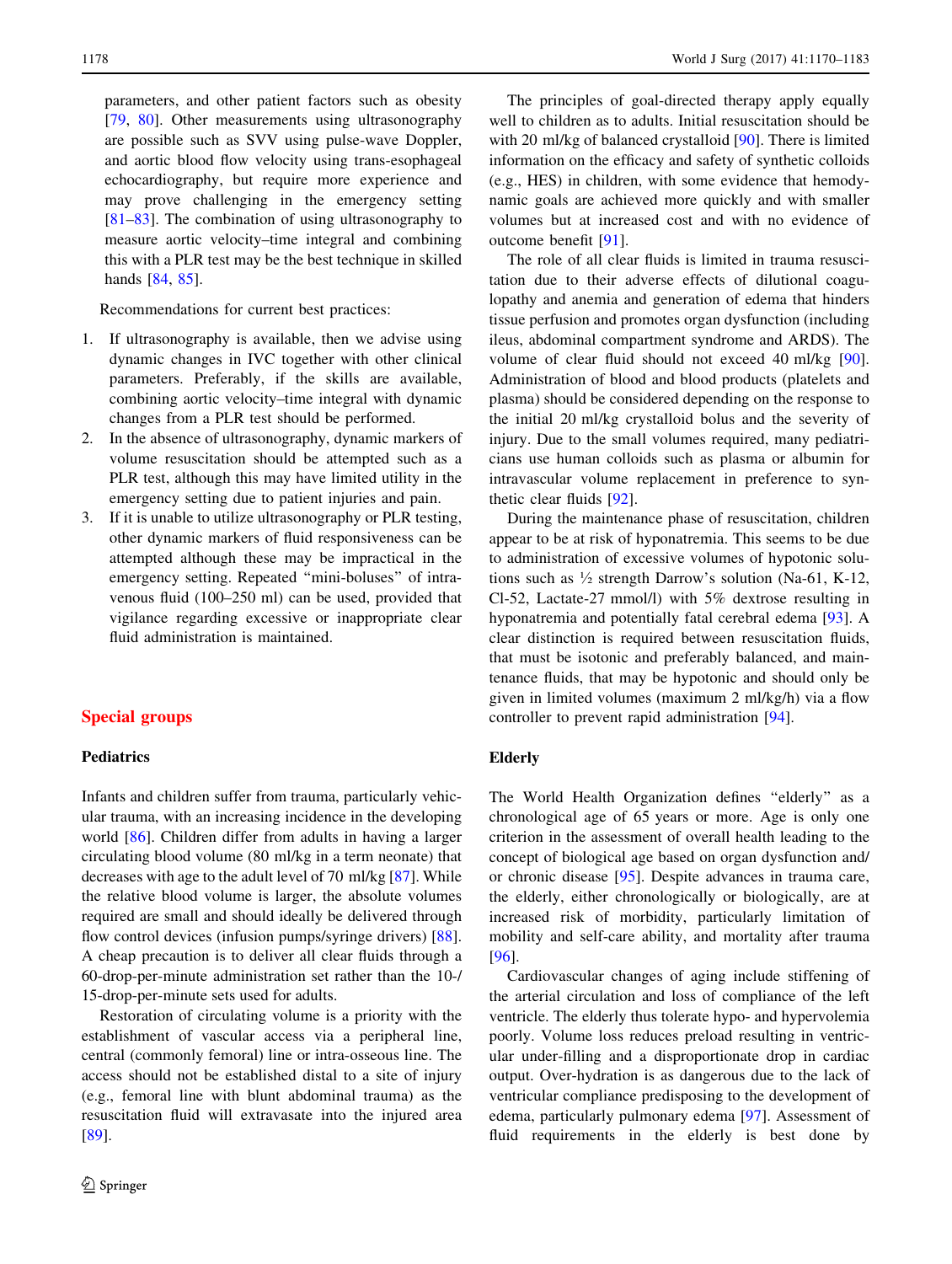echocardiography as noninvasive measurements based on pressure or pulse contour analysis are subject to variation due to the changes in the cardiovascular system from aging [\[98](#page-13-0)].

Clear fluid administration should initially be limited to 20 ml/kg with early consideration given to the administration of blood and blood products. Careful re-evaluation and vigilant monitoring should to performed to determine if further fluid administration is required; particularly if underlying heart disease is suspected. Due to the likelihood of underlying coronary and cerebral artery disease in the elderly, consideration should be given to maintaining hemoglobin levels above 9 g/dl and mean arterial pressure above 70 mmHg, particularly if the patients comorbidities are unknown [\[97](#page-13-0)].

## Burns

Appropriate and effective initial resuscitation of victims of burns is vital for survival and reduction of morbidity and mortality [[99\]](#page-13-0). The deeper and more extensive the burn, the greater the fluid requirements, but excessive fluid administration will also increase morbidity by generation of edema [\[100](#page-13-0)]. The formulas used for calculating volume requirements (e.g., Brooke & Parkland) use only body surface area (BSA) and do not compensate for depth. In clinical practice, the fluid requirement is approximately 5 ml/kg/ %BSA during the first 24 h [[101](#page-13-0)].

The rate of fluid administration will initially be rapid with up to half the daily requirement given in the first 6 h. The use of colloid solutions is controversial. Hyperoncotic colloids worsen outcome, but the role of albumin or synthetic colloids (e.g., HES) is less clear [\[102](#page-13-0)–[104\]](#page-13-0). Colloid solutions shorten the time to achieve hemodynamic goals, but increase expense without a concomitant improvement in outcome.

Enteral resuscitation is effective if commenced within 6 h. Placement of a feeding tube should be part of the resuscitation protocol for burns. Delay of feeding for more than 6 h will result in an increasing feeding failure due to gastroparesis and ileus. Maintenance of enteral feeding maintains the gut associated lymphoid tissue that participates in maintenance of immunity at all epithelial surfaces including the skin. A standard formula may be used starting at 2 ml/kg/h and increasing incrementally every 3 h until the goal rate calculated for each patient is reached [[105\]](#page-13-0).

Two simple investigations should be used to monitor the effectiveness of resuscitation from burns. The first is the hematocrit, which may be as high as 70% on admission after extensive burns. Failure to reduce the hematocrit below 40% within the first 6 h is an accurate indicator of poor prognosis. The second is urine output, which should be maintained at around 1 ml/kg/h. Development of acute

renal failure carries a very poor prognosis with extensive burns [\[106\]](#page-13-0). A more detailed review of fluids in burn resuscitation is beyond the scope of this paper; however, further references are provided [\[107,](#page-13-0) [108\]](#page-13-0).

## Crush injury/syndrome

Crush injury is seen in victims of motor vehicle collisions who are entrapped and have limbs compressed, resulting in direct muscle trauma followed by a reperfusion injury when freed. Similar injury is seen in prolonged immobilization (after a fall or drug overdose) and entrapment in collapsed buildings after natural disasters [\[109](#page-13-0)]. South Africa has an unfortunate history of interpersonal violence. With the breakdown in the rule of law in many communities, alleged criminals may be assaulted by community members using traditional whips (sjamboks). This results in extensive muscle injury; however, muscle perfusion is maintained so reperfusion does not occur [\[110](#page-13-0)]. Muscle injury releases myoglobin that is detrimental to kidneys. A surrogate marker for myoglobin is creatine kinase (CK) used as follows (Table 3).

With diffuse injury, such as community sjambok assaults, the surface area of the body injured should be quantified as for burns. A surface area of  $>18\%$  carries increased risk of renal dysfunction [[110\]](#page-13-0). Aggressive fluid loading (20–40 ml/kg initial bolus followed by 10–20 ml/ kg/h) should begin as soon as the patient makes contact with the healthcare system. In the pre-hospital environment, fluid loading should ideally occur prior to release of crushed limb/s [\[111](#page-13-0)].

Traditionally, 0.9% saline is used for fluid loading. Alternatives, to limit the occurrence of hypernatremia and hyperchloremic acidosis, include 0.45% saline and alternating 0.9% saline and 5% dextrose. Balanced solutions such as modified Ringer's lactate are not recommended due to concerns regarding hyperkalemia, but this risk may be offset by the hyperchloremic acidosis seen with largevolume saline administration [[109\]](#page-13-0).

Should presentation be delayed, creatinine and potassium should be measured while initial fluid loading occurs, as the kidneys may have been damaged beyond immediate recovery. Failure to produce urine after initial fluid loading associated with an elevated urea, creatinine and potassium

Table 3 Representation of how to use creatine kinase as a surrogate marker for myoglobin

| CK U/I      | Risk of renal failure | Admission                  |
|-------------|-----------------------|----------------------------|
| < 500       | Low.                  | Unlikely                   |
| 500-5000    | Intermediate          | At least overnight         |
| $>5000$ U/l | High                  | Admission to ICU/high care |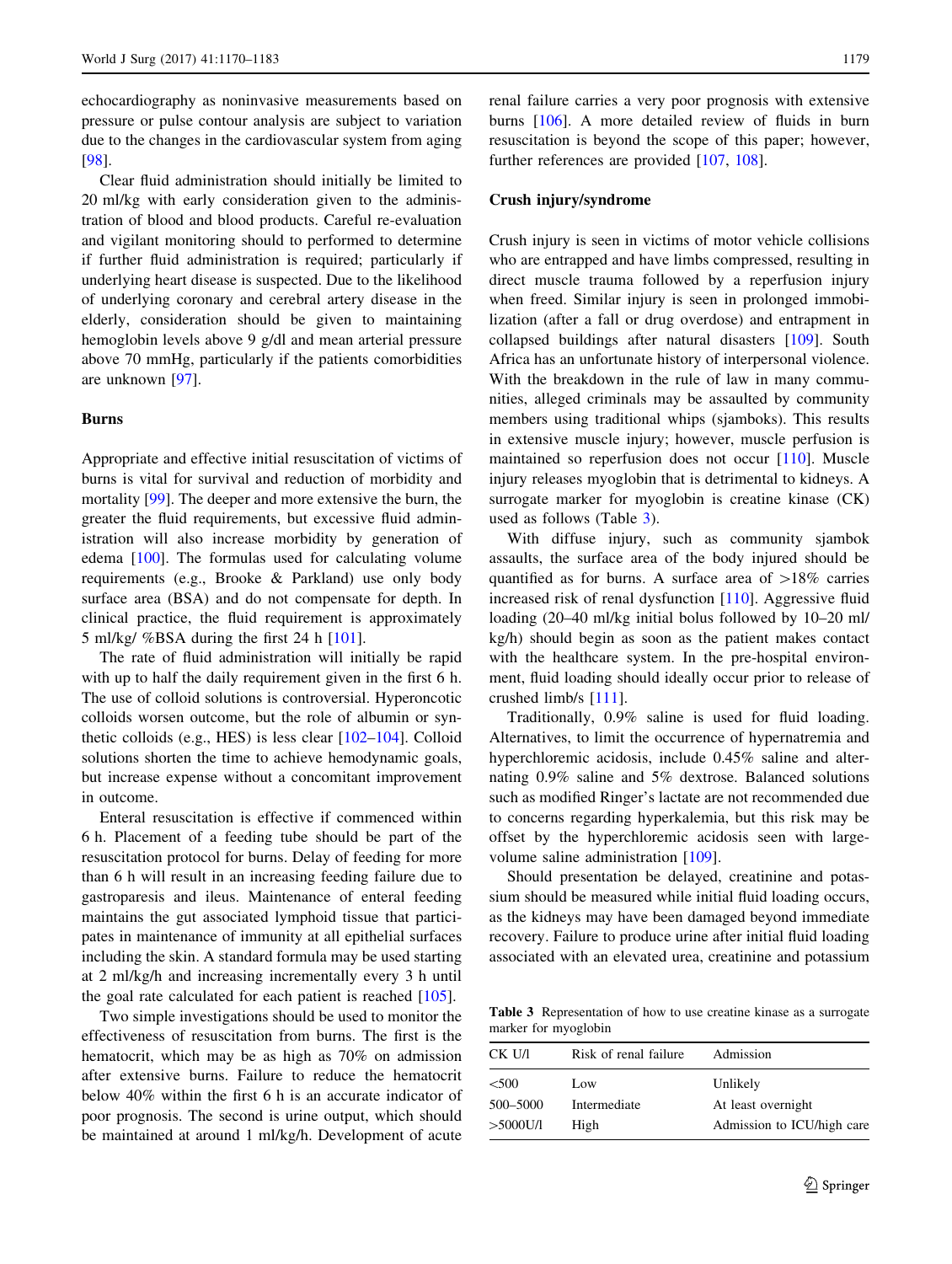<span id="page-10-0"></span>indicates the need for urgent renal replacement therapy. Further fluid loading should not be administered, as the absolute volume overload that arises in the absence of urine output will result in pulmonary edema with hypoxia requiring intubation and ventilation. There is no role for loop or osmotic diuretics, and the use of sodium bicarbonate to induce alkaline diuresis is also not supported by evidence [\[110](#page-13-0)].

#### **Pregnancy**

Trauma, particularly vehicular, or due to intimate partner violence is a common cause for maternal and fetal morbidity and mortality. In the developing world, neonatal intensive-care facilities are limited so maternal considerations take precedence in resuscitation until fetal viability is likely [[112\]](#page-13-0).

Pregnancy duration of more than 20 weeks makes aortocaval compression a realistic cause of hypotension during resuscitation, emphasizing the need for maintaining a 20 left lateral tilt [[113\]](#page-13-0). Fluid administration follows accepted principles of resuscitation [[112\]](#page-13-0).

Should delivery occur during resuscitation, significant blood loss may occur due to post-partum hemorrhage. Oxytocin availability may be limited due to expense and requirement for refrigeration. Misoprostol is an accepted alternative, but is only available in an oral form that may need to be administered rectally during resuscitation [\[114](#page-13-0)]. It should be remembered that the physiological compensation for blood loss might be better tolerated in pregnancy due to the physiological changes that predominantly take place in the second and third trimesters and include an increased circulating blood volume and cardiac output. Awareness of this should be maintained to avoid underestimation of blood loss and underlying injuries.

## **Conclusion**

Fluids are drugs and should be managed as such. Appropriate early fluid resuscitation in trauma patients is a challenging task. Care should be taken in selecting both the type and volume to promote appropriate perfusion and oxygen delivery, avoiding the adverse effects seen when giving too little or too much. Ongoing fluid strategies following resuscitation should incorporate dynamic markers of volume status whenever possible. All aspects of fluid administration should be incorporated into daily fluid plans, including feeding and infusions of medications. A sound knowledge of the differences and physiological consequences of specific trauma groups is essential for all practitioners delivering care for trauma patients [7].

Acknowledgements The costs covering the open access publication (USD3000) of this review article were covered by an unrestricted educational grant from the International Fluid Academy (IFA). The IFA is integrated within the not-for-profit charitable organization iMERiT (International Medical Education and Research Initiative) under Belgian Law. The IFA website [\(http://www.fluidacademy.org](http://www.fluidacademy.org)) is now an official SMACC (Social Media and Critical Care) affiliated site and its content is based on the philosophy of FOAM (Free Open Access Medical Education - #FOAMed).

## Compliance with ethical standards

Competing interest Robert Wise and Michael Faurie declare that they have no competing interests. Manu LNG Malbrain is member of the executive committee of the International Fluid Academy (IFA). Eric Hodgson is a paid speaker and advisory board member for Fresenius-Kabi.

Open Access This article is distributed under the terms of the Creative Commons Attribution 4.0 International License ([http://crea](http://creativecommons.org/licenses/by/4.0/) [tivecommons.org/licenses/by/4.0/\)](http://creativecommons.org/licenses/by/4.0/), which permits unrestricted use, distribution, and reproduction in any medium, provided you give appropriate credit to the original author(s) and the source, provide a link to the Creative Commons license, and indicate if changes were made.

## References

- 1. Strunden M, Heckel K, Goetz A et al (2011) Perioperative fluid and volume management: physiological basis, tools and strategies. Ann Intensive Care 1:1–8
- 2. Marik P (2014) Iatrogenic salt water drowning and the hazards of a high central venous pressure. Ann Intensive Care 4:1–9
- 3. Chappell D, Jacob M, Hofmann-Kiefer K et al (2008) A rational approach to perioperative fluid management. Anesthesiology 109:723–740
- 4. Myburgh J, Finfer S, Bellomo R et al (2012) Hyrdoxyethyl starch or saline for fluid resuscitation in intensive care. N Engl J Med 367:1901–1911
- 5. Perner A, Nicolai H, Guttormson A et al (2012) Hydroxyethyl starch 130/0.42 versus Ringer's acetate in severe sepsis. N Engl J Med 367:124–134
- 6. Raiman M, Mitchell C, Biccard B et al (2016) Comparison of hydroxyethyl starch colloids with crystalloids for surgical patients: a systematic review and meta-analysis. Eur J Anaesthesiol 33(42–4):8
- 7. Annane D, Siami S, Jaber S et al (2013) Effects of fluid resuscitation with colloids vs crystalloids on mortality in critically ill patients presenting with hypovolaemic shock. The CRISTAL randomized trial. JAMA 310(1809–181):7
- 8. Chappell D, Jacob M (2013) Hydroxyethyl starch—the importance of being earnest. Scand J Trauma Resusc Emerg Med  $21:1-4$
- 9. Chappell D, Jacob M (2013) Twisting and ignoring facts on hydroxyethyl starch is not very helpful. Scand J Trauma Resusc Emerg Med 21:1–3
- 10. Coppola S, Froio S, Chiumello D (2014) Fluid resuscitation in trauma patients: what should we know? Curr Opin Crit Care 20:444–450
- 11. Doig G, Heighes P, Simpson F et al (2011) Early enteral nutrition reduces mortality in trauma patients requiring intensive care: a meta-analysis of randomised controlled trials. Injury 42(50–5):6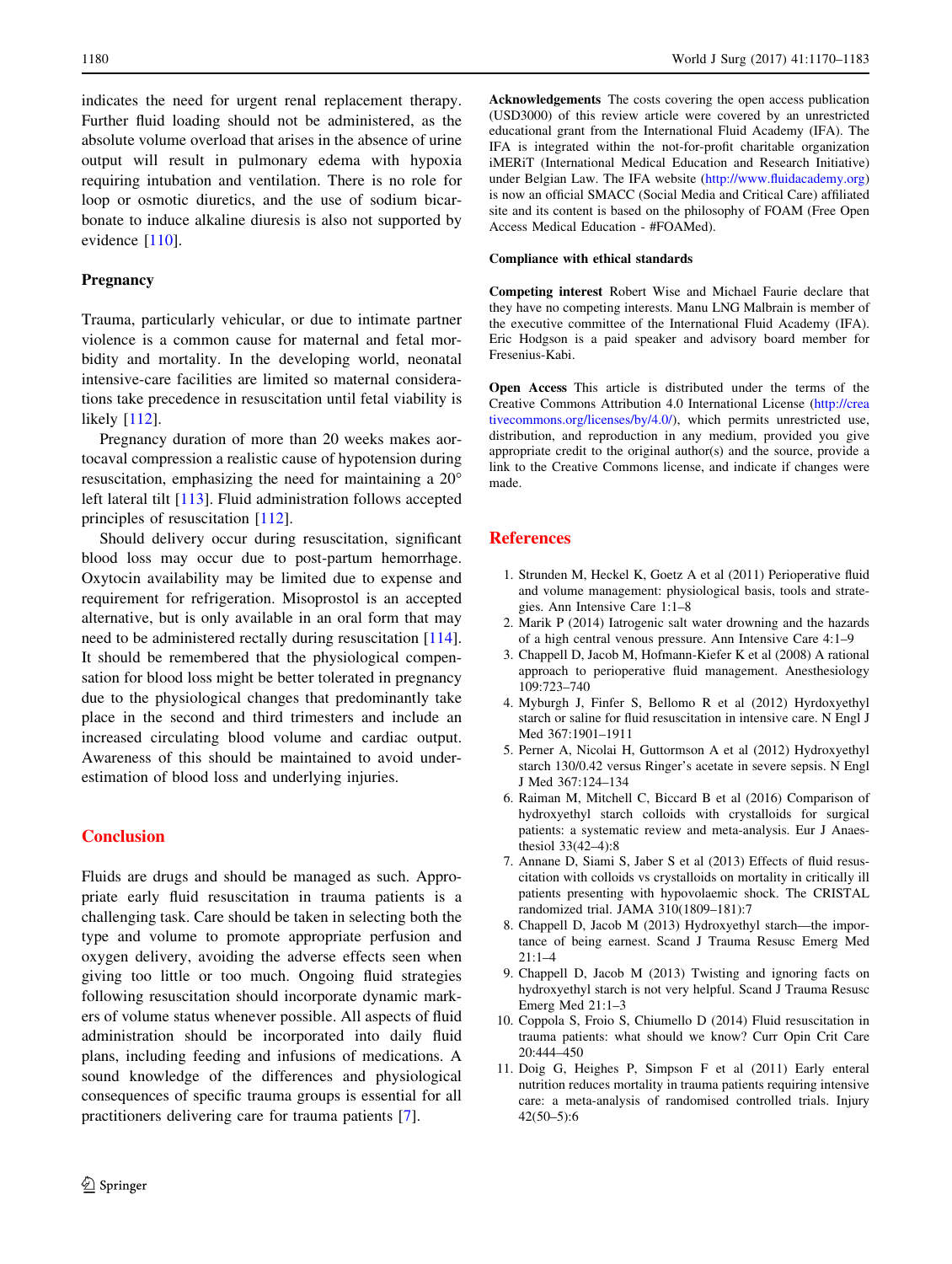- <span id="page-11-0"></span>12. Guidet B, Martinet O, Boulain T et al (2012) Assessment of hemodynamic efficacy and safety of 6% hydroxyethylstarch 130/0.4 vs 0.9% NaCl fluid replacement in patients with severe sepsis: the CRYSTMAS study. Crit Care 16(3):R94
- 13. Krajewski M, Raghunathan K, Paluszkiewicz S et al (2015) Meta-analysis of high- versus low-chloride content in perioperative and critical care fluid resuscitation. Br J Surg 102:24–36
- 14. Ince C, Groeneveld A (2014) The case for 0.9% NaCl: is the undefendable, defensible? Kidney Int 86:1087–1095
- 15. Lira A, Pinsky M (2014) Choices in fluid type and volume during resuscitation: impact on patient outcomes. Ann Intensive  $Care 4.38$
- 16. Martini W, Cortez D, Dubick M (2013) Comparisons of normal saline and lactated Ringer's resuscitation on hemodynamics, metabolic responses, and coagulation in pigs after severe hemorrhagic shock. Scand J Trauma Resusc Emerg Med 21:86
- 17. Hafizah M, Liu C, Ooi J (2015) Normal saline versus balancedsalt solution as intravenous fluid therapy during neurosurgery: effects on acid-base balance and electrolytes. J Neurosurg Sci. [Epub ahead of print]
- 18. Galvagno S, Mackenzie C (2013) New and future resuscitation fluids for trauma patients using hemoglobin and hypertonic saline. Anaesthesiol Clin 31:1–19
- 19. Patanwala A, Amini A, Erstad B (2010) Use of hypertonic saline injection in trauma. Am J Health Syst Pharm 67:1920–1928
- 20. Finfer S, Bellomo R, Boyce N et al (2004) A comparison of albumin and saline for fluid resuscitation in the intensive care unit. N Engl J Med 350:2247–2256
- 21. Myburgh J, Cooper D, Finfer S et al (2007) Saline or albumin for fluid resuscitation in patients with traumatic brain injury. N Engl J Med 357:874–884
- 22. Brackney C, Diaz L, Milbrandt E et al (2010) Is albumin use SAFE in patients with traumatic brain injury? Crit Care 14:307
- 23. Malbrain M, Roberts D, Sugrue M et al (2014) The polycompartment syndrome: a concise state-of-the-art review. Anaesthesiol Intensive Ther 46:433–450
- 24. Marik P, Monnet X, Teboul J (2011) Hemodynamic parameters to guide fluid therapy. Ann Intensive Care 1:1–9
- 25. Hahn R, Bergek C, Geback T et al (2013) Interactions between the volume effects of hydroxyethyl starch 130/0.4 and Ringer's acetate. Crit Care 17:R104
- 26. Strunden M, Heckel K, Goetz A et al (2011) Perioperative fluid and volume management: physiological basis, tools and strategies. Ann Intensive Care 1(1):2
- 27. Spinella P, Perkin J, Grathwohl K et al (2009) Warm fresh whole blood is independently associated with improved survival for patients with combat-related traumatic injuries. J Trauma 66:S69–S76
- 28. Raymer J, Flynn L, Martin R (2012) Massive transfusion of blood in the surgical patient. Surg Clin N Am 92:221–234
- 29. Holcomb J, Tilley B, Baraniuk S et al (2015) Transfusion of plasma, platelets and red blood cells in a 1:1:1 vs a 1:1:2 ratio and mortality in patients with severe trauma: the PROPPR randomised controlled trial. JAMA 313:471–482
- 30. Monnet X, Rienzo M, Osman D et al (2005) Esophageal Doppler monitoring predicts fluid responsiveness in critically ill ventilated patients. Intensive Care Med 31:1195–1201
- 31. Holcomb J (2010) Optimal use of blood products in severely injured trauma patients haematology. Am Soc Hematol Educ Progr 1:465–469
- 32. Miller T (2013) New evidence in trauma resuscitation—is 1:1:1 the answer? Perioper Med 2(1):13
- 33. Network for the advancement of patient blood management, haemostasis, and thrombosis - Haemoglobin based solutions (2016). [www.nataonline.com/np/421/hemoglobin-based-solutions](http://www.nataonline.com/np/421/hemoglobin-based-solutions)
- 34. Levien L (2006) South Africa: clinical experience with hemopure. ISBT Sci Ser 1:167–173
- 35. MacKenzie C, Pitman A, Hodgson R et al (2015) Are hemoglobin-based oxygen carriers being withheld because of regulatory requirement for equivalence to packed red blood cells? Am J Ther 22:e115–e121
- 36. Natanson C, Kern S, Lurie P et al (2008) Cell-free hemoglobinbased blood substitutes and risk of myocardial infarction and death: a meta-analysis. JAMA 299:2304–2312
- 37. Africa SS (2015) Mid-year population estimates 2015. Statistical release P0302; Pretoria, South Africa. [http://www.statssa.](http://www.statssa.gov.za/%3fpage_id%3d1854%26PPN%3dP0302%26SCH%3d6334) [gov.za/?page\\_id=1854&PPN=P0302&SCH=6334](http://www.statssa.gov.za/%3fpage_id%3d1854%26PPN%3dP0302%26SCH%3d6334)
- 38. van Ramshorst GH, Salih M, Hop WC et al (2011) Noninvasive assessment of intra-abdominal pressure by measurement of abdominal wall tension. J Surg Res 171:240–244
- 39. Gonzalez E, Moore E, Moore H et al (2016) Goal-directed hemostatic resuscitation of trauma-induced coagulopathy: a Pragmatic randomized clinical trial comparing a viscoelastic assay to conventional coagulation assays. Ann Surg 263:1051–1059
- 40. Tapia N, Chang A, Norman M (2012) TEG-guided resuscitations superior to standardized MTP resuscitation massively transfused penetrating trauma patients. J Acute Care Surg 74:378–386
- 41. Haas T, Gorlinger K, Grassetto A et al (2014) Thromboelastometry for guiding bleeding management of the critically ill patient: a systematic review of the literature. Min Anestesiol 80:1320–1335
- 42. Adhikary S, Pruett A, Thiruvenkatarajan V (2014) Coagulation testing in the perioperative period. Indian J Anaesth 58:565–572
- 43. Bellamy M (2006) Wet, dry or something else? Br J Anaesth 97:755–757
- 44. Malbrain M, Marik P, Witters I et al (2014) Fluid overload, deresuscitation, and outcomes in critically ill or injured patients: a systematic review with suggestions for clinical practice. Anaesthesiol Intensive Ther 46:361–380
- 45. Shere-Wolfe R, Galvagno SJ, Grissom T (2012) Critical care considerations in the management of the trauma patient following initial resuscitation. Scand J Trauma Resusc Emerg Med  $20:1-15$
- 46. Teboul J, Monnet X (2009) Detecting volume responsiveness and unresponsiveness in intensive care unit patients: two different problems, only one solution. Crit Care 13:R111
- 47. Malbrain M, Van Regenmortel N, Owczuk R (2014) The debate on fluid management and haemodynamic monitoring continues: between Scylla and Charybdis, or faith and evidence. Anaesthesiol Intensive Ther 46:313–318
- 48. Malbrain ML, Van Regenmortel N, Owczuk R (2015) It is time to consider the four D's of fluid management. Anaesthesiol Intensive Ther 47:1–5
- 49. Van Regenmortel N, Jorens PG, Malbrain ML (2014) Fluid management before, during and after elective surgery. Curr Opin Crit Care 20:390–396
- 50. Langer T, Santini A, Scotti E et al (2015) Intravenous balanced solutions: from physiology to clinical evidence. Anaesthesiol Intensive Ther 47:s78–s88
- 51. Finfer S, Liu B, Taylor C et al (2010) Resuscitation fluid use in critically ill adults: an international cross-sectional study in 391 intensive care units. Crit Care 14:R185
- 52. Michard F, Teboul J (2002) Predicting fluid responsiveness in ICU patients: a critical analysis of the evidence. Chest 121:2000–2008
- 53. Marik P, Baram M, Vahid B (2008) Does the central venous pressure predict fluid responsiveness? A systematic review of the literature and the tale of seven mares. Chest 134:172–178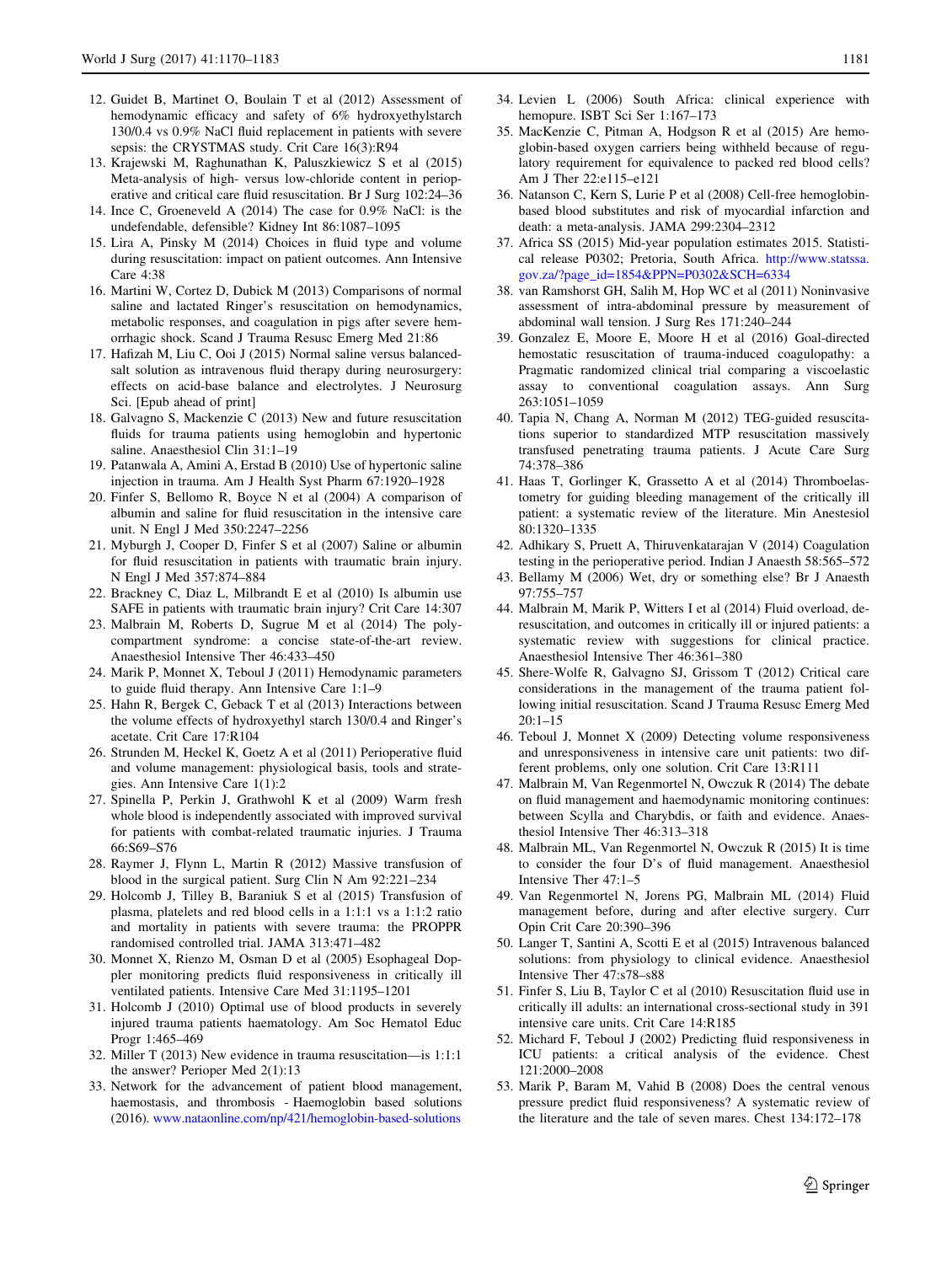- <span id="page-12-0"></span>54. Marik P, Cavallazzi R (2013) Does the central venous pressure predict fluid responsiveness? An updated meta-analysis and a plea for some common sense. Crit Care Med 41:1774–1781
- 55. Malbrain M, De Waele J, De Keulenaer B (2015) What every ICU clinician needs to know about the cardiovascular effects caused by abdominal hypertension. Anaesthesiol Intensive Ther 47:388–399
- 56. Vincent J, Weil M (2006) Fluid challenge revisited. Crit Care Med 34:1333–1337
- 57. Cannesson M, Slieker J, Desebbe O et al (2008) The ability of a novel algorithm for automatic estimation of the respiratory variations in arterial pulse pressure to monitor fluid responsiveness in the operating room. Anesth Analg 106:1195–1200
- 58. Cecconi M, Monti G, Hamilton M et al (2012) Efficacy of functional hemodynamic parameters in predicting fluid responsiveness with pulse power analysis in surgical patients. Min Anestesiol 78:527–533
- 59. Hofer C, Müller S, Furrer L et al (2005) Stroke volume and pulse pressure variation for prediction of fluid responsiveness in patients undergoing off-pump coronary artery bypass grafting. Chest 128:848–854
- 60. Michard F, Boussat S, Chemla D et al (2000) Relation between respiratory changes in arterial pulse pressure and fluid responsiveness in septic patients with acute circulatory failure. Am J Respir Crit Care Med 162:134–138
- 61. Peeters Y, Bernards J, Mekeirele M et al (2015) Hemodynamic monitoring: to calibrate or not to calibrate? Part 1—calibrated techniques. Anaesthesiol Intensive Ther 47:487–500
- 62. Bernards J, Mekeirele M, Hoffmann B et al (2015) Hemodynamic monitoring: to calibrate or not to calibrate? Part 2 non-calibrated techniques. Anaesthesiol Intensive Ther 47: 501–516
- 63. Ameloot K, Palmers P, Malbrain M (2015) The accuracy of noninvasive cardiac output and pressure measurements with finger cuff: a concise review. Curr Opin Crit Care 21:232–239
- 64. Monnet X, Dres M, Ferré A et al (2012) Prediction of fluid responsiveness by a continuous non-invasive assessment of arterial pressure in critically ill patients: comparison with four other dynamic indices. Br J Anaesth 109:330–338
- 65. Berkenstadt H, Margalit N, Hadani M et al (2001) Stroke volume variation as a predictor of fluid responsiveness in patients undergoing brain surgery. Anesth Analg 92:984–989
- 66. Biais M, Nouette-Gaulain K, Cottenceau V et al (2008) Uncalibrated pulse contour-derived stroke volume variation predicts fluid responsiveness in mechanically ventilated patients undergoing liver transplantation. Br J Anaesth 101:761–768
- 67. Feissel M, Michard F, Mangin I et al (2001) Respiratory changes in aortic blood velocity as an indicator of fluid responsiveness in ventilated patients with septic shock. Chest 119:867–873
- 68. Vermeiren G, Malbrain M, Walpot J (2015) Cardiac ultrasonography in the critical care setting: a practical approach to asses cardiac function and preload for the ''non-cardiologist''. Anaesthesiol Intensive Ther 47:89–104
- 69. Feissel M, Michard F, Faller J et al (2004) The respiratory variation in inferior vena cava diameter as a guide to fluid therapy. Intensive Care Med 30:1834–1837
- 70. Vieillard-Baron A, Chergui K, Rabiller A et al (2004) Superior vena caval collapsibility as a gauge of volume status in ventilated septic patients. Intensive Care Med 30:1734–1739
- 71. Cavallaro F, Sandroni C, Marano C et al (2010) Diagnostic accuracy of passive leg raising for prediction of fluid responsiveness in adults: systematic review and meta-analysis of clinical studies. Intensive Care Med 36:1475–1483
- 72. Monnet X, Teboul J (2008) Passive leg raising. Intensive Care Med 34:659–663
- 73. Monnet X, Rienzo M, Osman D et al (2006) Passive leg raising predicts fluid responsiveness in the critically ill. Crit Care Med 34:1402–1407
- 74. Malbrain M (2010) Reuter D Assessing fluid responsiveness with the passive leg raising maneuver in patients with increased intra-abdominal pressure: be aware that not all blood returns! Crit Care Med 38:1912–1915
- 75. Monnet X, Osman D, Ridel C et al (2009) Predicting volume responsiveness by using the end-expiratory occlusion in mechanically ventilated intensive care unit patients. Crit Care Med 37:951–956
- 76. Farcy D, Jain A, Dalley M et al (2016) Pitfalls in using central venous pressure as a marker of fluid responsiveness. Emerg Med 48(1):18–28
- 77. Zhang Z, Xu X, Ye S et al (2014) Ultrasonographic measurement of the respiratory variation in the inferior vena cava diameter is predictive of fluid responsiveness in critically ill patients: systematic review and meta-analysis. Ultrasound Med Biol 40:845–853
- 78. Nagdev A, Merchant R, Tirado-Gonzalez A et al (2010) Emergency department bedside ultrasonographic measurement of the caval index for noninvasive determination of low central venous pressure. Ann Emerg Med 55:290–295
- 79. Corl K, Napoli A, Gardiner F (2012) Bedside sonographic measurement of the inferior vena cava caval index is a poor predictor of fluid responsiveness in emergency department patients. Emerg Med Aust 24:534–539
- 80. Muller L, Bobbia X, Toumi M et al (2012) Respiratory variations of inferior vena cava diameter to predict fluid responsiveness in spontaneously breathing patients with acute circulatory failure: need for a cautious use. Crit Care 16(5):R188
- 81. Chin J, Jun I, Lee J et al (2014) Can stroke volume variation be an alternative to central venous pressure in patients undergoing kidney transplantation? Transplant Proc 46:3363–3366
- 82. Zhang Z, Lu B, Sheng X et al (2011) Accuracy of stroke volume variation in predicting fluid responsiveness: a systematic review and meta-analysis. J Anesth 25:904–916
- 83. Feissel M, Michard F, Mangin I et al (2001) Respiratory changes in aortic blood velocity as an indicator of fluid responsiveness in ventilated patients with septic shock. Chest 119:867–873
- 84. Lamia B, Ochagavia A, Monnet X et al (2007) Echocardiographic prediction of volume responsiveness in critically ill patients with spontaneously breathing activity. Intensive Care Med 33:1125–1132
- 85. Maizel J, Airapetian N, Lorne E et al (2007) Diagnosis of central hypovolemia by using passive leg raising. Intensive Care Med 33(7):1133–1138
- 86. Möller H, Falster K, Ivers R et al (2015) Inequalities in unintentional injuries between indigenous and non-indigenous children: a systematic review. Inj Prev 21:e144–e152
- 87. Lacroix J, Demaret P, Tucci M (2012) Red blood cell transfusion: decision making in pediatric intensive care units. Semin Perinatol 36:225–231
- 88. Murat I, Dubois M (2008) Perioperative fluid therapy in paediatrics. Ped Anesth 18:363–370
- 89. de Caen A, Reis A, Bhutta A (2008) Vascular access and drug therapy in pediatric resuscitation. Pediatr Clin N Am 55:909–927
- 90. Hussmann B, Lefering R, Kauther M et al (2012) Influence of prehospital volume replacement on outcome in polytraumatized children. Crit Care 16:R201
- 91. Sömpelmann R, Kretz F-J, Luntzer R et al (2012) Hydroxyethyl starch 130/0.42/6:1 for perioperative plasma volume replacement in 1130 children: results of an European prospective multicenter observational postauthorization safety study (PASS). Ped Anesth 22:371–378